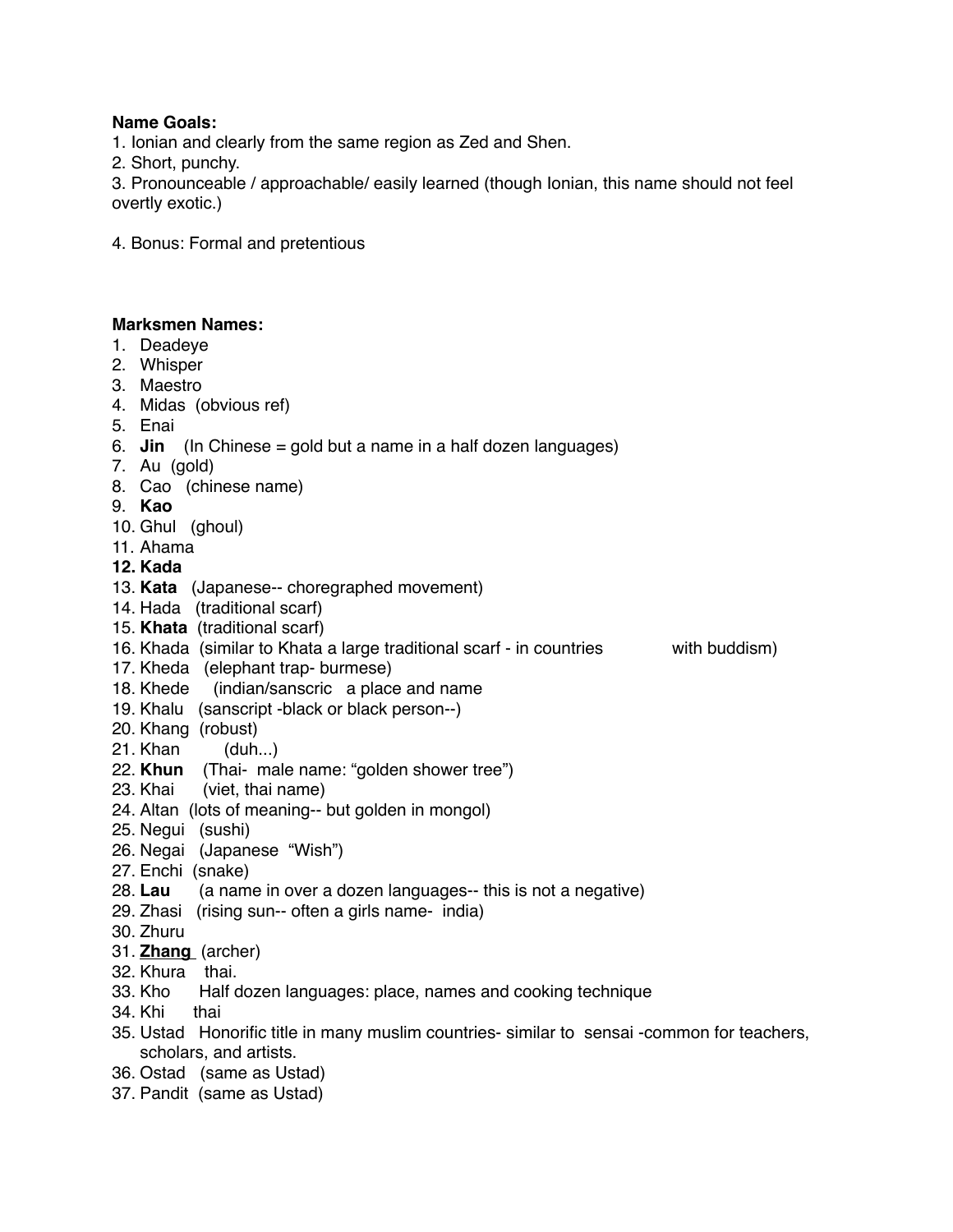- 38. Vang (many languages-- rope, gold, a place, a name)
- 39. Vargul (Ghoul)
- 40. Pahi (a bird tahitian)<br>41. Phai (a thai dialect)
- (a thai dialect)
- 42. Serekh (ornamental vignette)
- 43. Zhuanshi
- 44. **Goyo**l (Mongol: ornamental
- (A demon)
- 46. Zayar (Burmese name -- like tracy commonly female but can be male)
- 47. Rhethan
- 48. **Yang** (Name in many languages -- implied masculine, sun. )
- 49. Yana (name in many languages)
- 50. Yao (name in many , many languages.

## **Marksmen Title Names:**

Deadeye **Whisper** Maestro The Maestro The Director The Conductor Auteur The Showmen

### **Gun Names:**

Sotto Whisper Applause Full Voice Spinto **Tenor Heldentenor** 

# **How I Created Names:**

**Current Ionian Names:** Yi Zed **Shen** Akali **Syndra** Karma Jax Ahri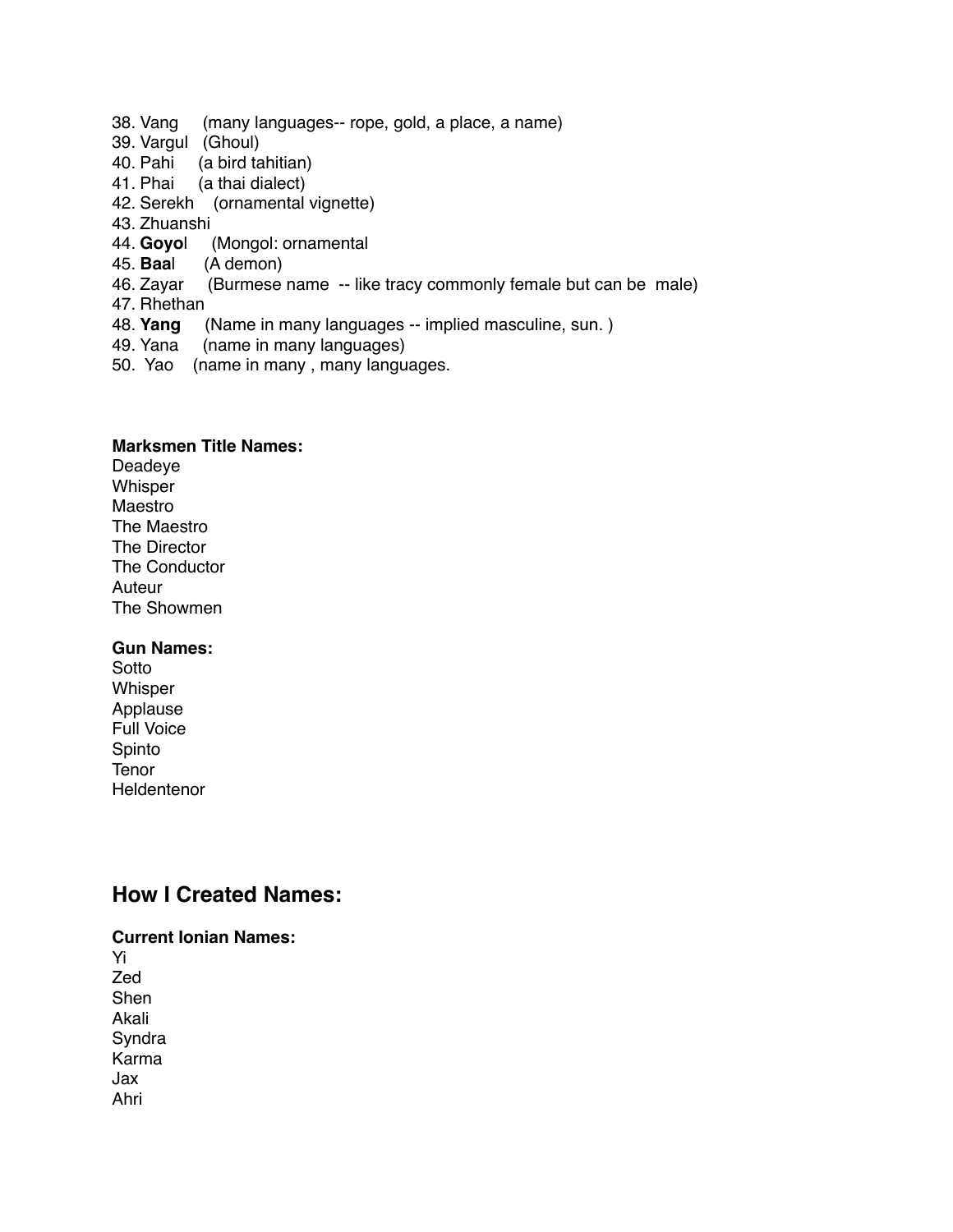Irelia Wukong

#### **Ionian overview:**

1. Names are short.

- 2. No first names more than 2 syllables.
- 3. Tibetan + Chinese + Berber = Ionian

#### **Ionain Sounds and Letters:**

Use Ah instead of A for the ahh sound-- when near an R, Y, or K.  $E = eh$  $I = long Ee'$  $A = Ah$  sound (Use Ah instead of A for the ahh sound-- when near an R, Y, or K.) Y can equal y or i. O is the o in rope. U is the oo in moon. A is long a like in Art. Ia is common W is not used. V is not used. Q is not used. Replace with Kh Avoid the letter B Avoid the letter H except as a modf following an A, C, S, K or I Avoid L unless attached to I to form the "Lee" sound. Avoid X Avoid Uh sounds. U is oo sound. Favor the vowels: I, E, and A when possible.

### **Elements:**

Tibetan

Tibetan vowel and consonant sounds, (though avoiding compound names.) Focusing on names which have a short sonic distance between consonant and vowel sounds.

ashi (although 2 letters- we treat "sh" as a single sound) hiki oma omu ang udo Ita ani uri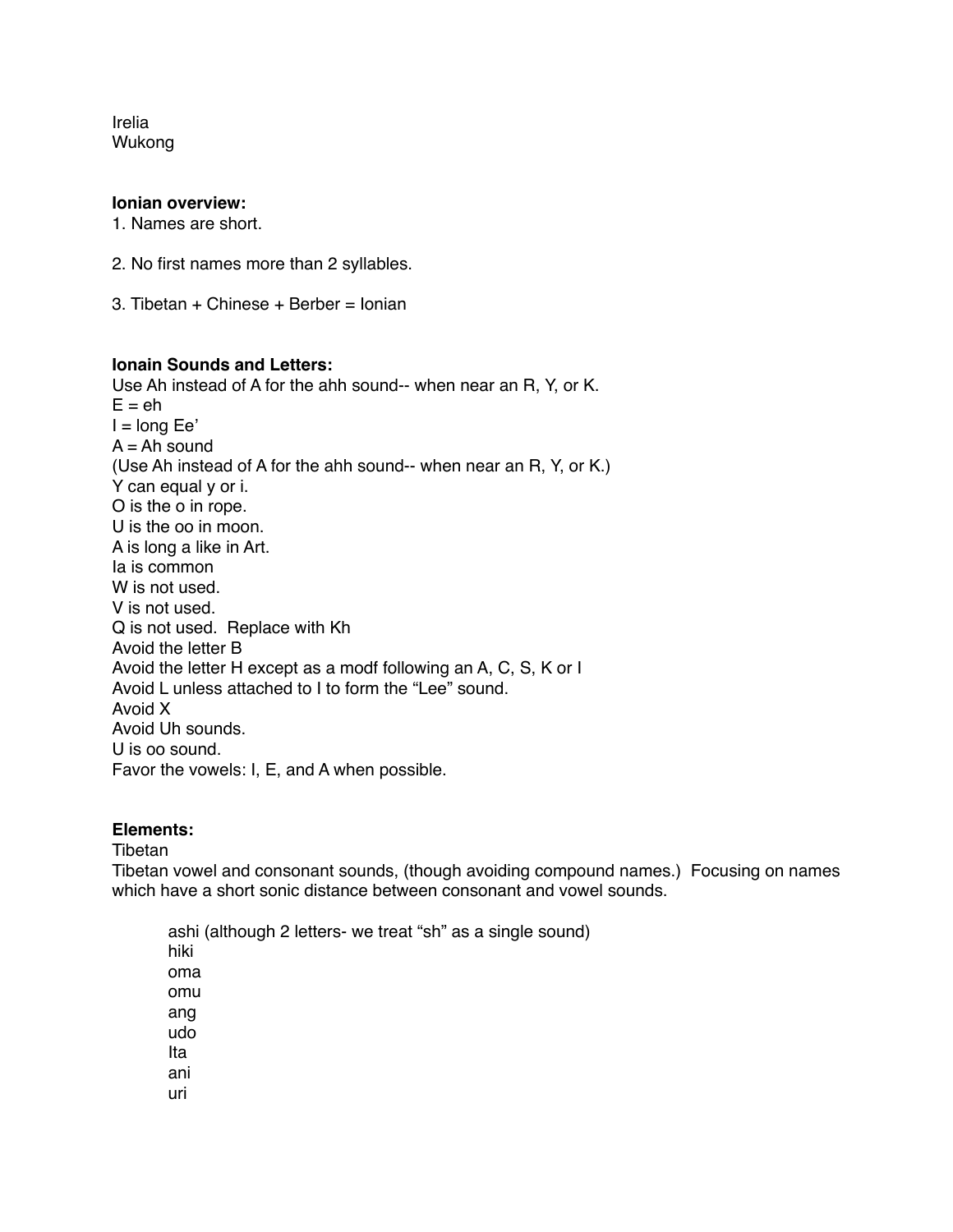arma aji ki aya imi en ma ar ire ia

# **Chinese (obviously)**

This forms the primary element of our existing names. Look for ways to alter sounds by using elements of Berber and Tibetan)

Ti Zhe Pan Zhang Ze Sai Rang Dze Tsang

Note compound consonants to create single distinct sounds (TS, Zh, Dz, etc..) the second letter is modifier for the sound of the first consonant.

# **Berber and Tuareg**

Use Berber pronouncation. I is always the long ee sound. O is the o in rope. U is oo in moon. A is long like in Art. Q is replaced with Kh. M and n sound often near each other. "An" used often M before N generally. M then vowel -or- Vowel then N

Zayar Zeggan Malu Ahu Okha Rali Ali Ada Era Ss Massin, Kessin, Issam etc... Aba